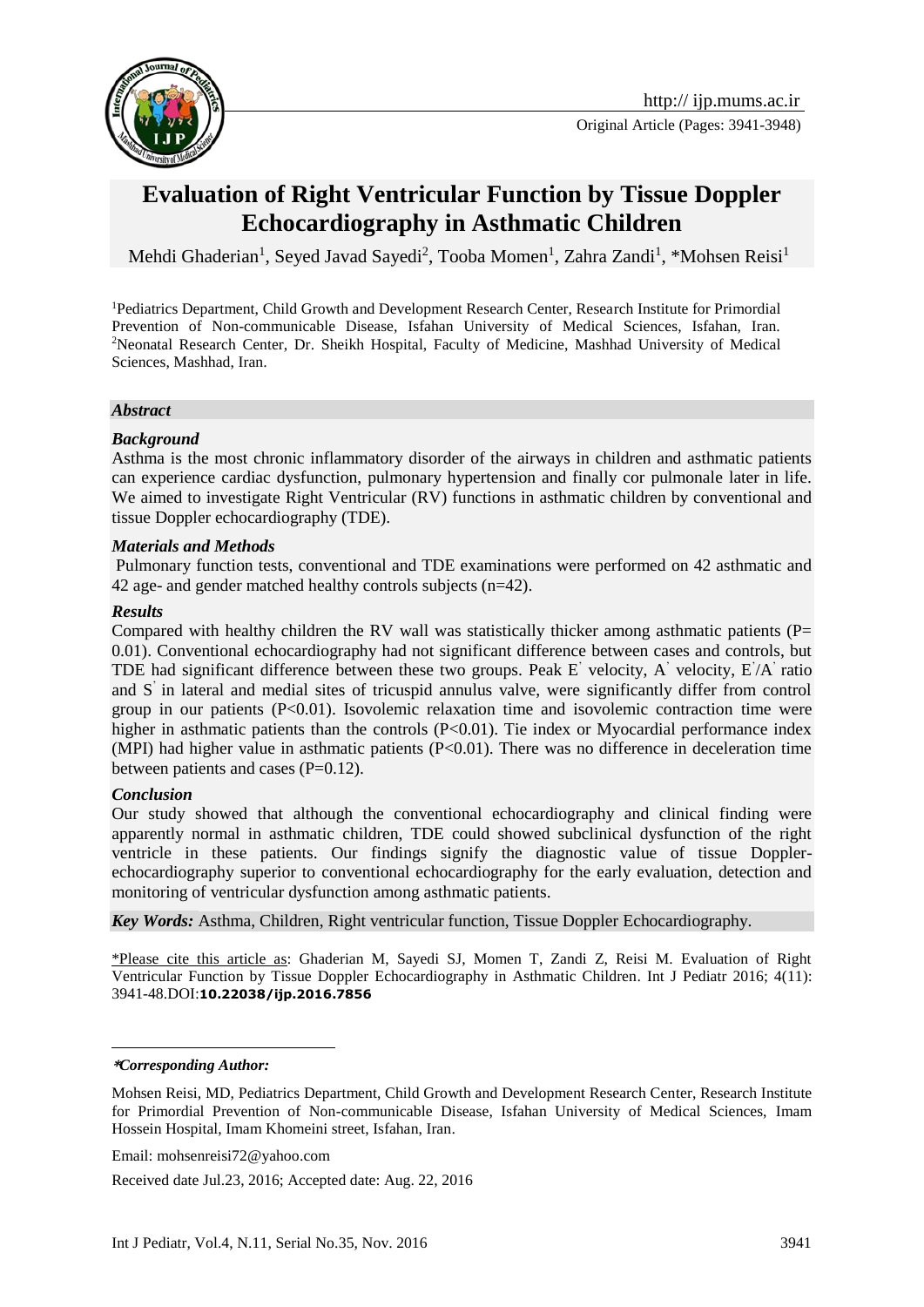### **1- INTRODUCTION**

 Asthma which is the most chronic inflammatory disorder of the airways and most common chronic illness among children characterized by chronic inflammation and an obstruction of airflow, that may be partially or completely reversed during illness with or without therapy  $(1)$ .

Inflammation in airway is associated with obstruction and hyper-responsiveness that leading to recurrent episodes of symptoms such as breathlessness, wheezing and cough. In different countries the global asthma prevalence ranges approximately from 1 to 18 % of the population. Recurrent exposure to hypoxemia in bronchial asthma, is one of the mechanisms with chronic and sustained inflammation in lungs (2). Narrowing of the pulmonary vasculature and consequently, pulmonary hypertension development, induced by pulmonary vasoconstriction due to releasing of various cytokines and mediators (3).

For the occurrence of cardiac dysfunction in asthmatic patients there are many explanations. Pulmonary hypertension leading to right heart dilation, ventricular hypertrophy and consequently impaired cardiac function, that known as corpulmonale in literature (4). Blood viscosity from polycythemia secondary to chronic hypoxia can increase Right ventricular (RV) afterload and pulmonary hypertension. RV dysfunction approximately depends on the degree of RV hypertrophy, RV afterload and pulmonary resistance. In pulmonary hypertension one of the most important prognostic factors is RV dysfunction (4).

For evaluation and assessment of ventricular function although many noninvasive and invasive parameters such as radionuclide ventriculography, Magnetic resonance imaging (MRI) and standard echocardiography are available, right ventricular function because of its position at the back of the sternum leads to poor image quality, and it remains difficult and challenging to quantify (5).

Furthermore to its position, the RV cavity has a specific anatomy and geometry than the LV, and RV function depends on another conditions, such as preload, afterload, and Left Ventricular (LV) function. Radionuclide ventriculography and MRI had their specific limitation for cardiac evaluation. For cardiac function evaluation echocardiography is a bedside, safe, and widely available technique in all centers. Echocardiographic modalities such as M-mode, two-dimensional, echo Doppler, and tissue Doppler imaging (TDI) are used in many systemic disease (6, 7). For the routine assessment of right ventricular function by two-dimensional echocardiography, it had difficulties due to its irregular shape and lung hyperinflation. Tissue Doppler echocardiography (TDE) is a new technique for quantitative measurement of regional myocardial velocities and intervals of systole and diastole (8).

Even when the gray-scale image is suboptimal, accurate and reproducible tracings can be obtained by TDE. TDE may be more sensitive than conventional echocardiography for detecting subclinical right ventricular abnormalities because of quantitative measures of regional function (9, 10).

Cor pulmonale could be experienced in patients with severe asthma during in their life gradually. Reports of echocardiographic examinations and cardiac function in children with asthma are scarcely available. Therefore, the purpose of this study was to assess the right heart function via echocardiography and TDE in children with bronchial asthma and to compare the data with those of a sample of normal children.

### **2- MATERIALS AND METHODS**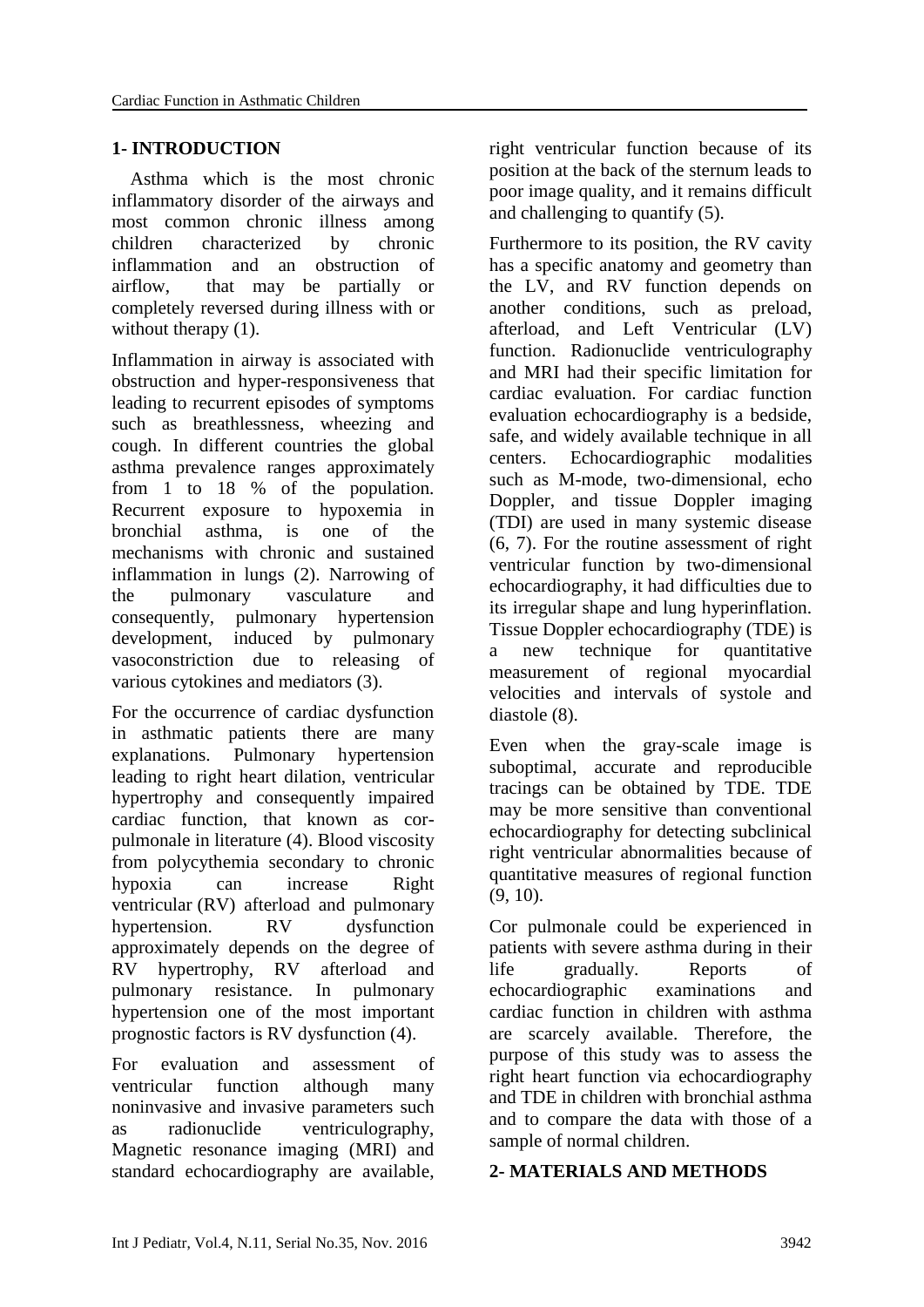This case-control study was conducted in the Pediatric department of Emam Hosein pediatric and research center during the period from Aug 2015 to Aug 2016. We studied 42 outpatients pediatric ages 5–15 years (24 [57.2%] male and 18 [42.8%] female), selected randomly from those with a proper diagnosis of bronchial asthma, and 42 healthy subjects. Inclusion criteria include:

- All patients meeting the criteria for bronchial asthma and aged between 5-15 years old (1).
- At least 4 weeks after last asthmatic attack,
- Had not any chronic disease such as gastroesophageal reflux, allergic rhinitis, upper respiratory infection, lung pathology and other heart disease,
- Had not received any corticosteroides during the last 4 weeks and 5 and
- $\blacksquare$  -Body Mass Index (BMI) < 95%.

Complete physical examinations were performed by the physician in clinic. All of the patients and the controls underwent pulmonary function tests using spirometry forced expiratory volume 1 (FEV1), forced vital capacity (FVC), the ratio of FEV1 to FVC, and peak expiratory flow (PEF).

The control group included 42 healthy children selected from other healthy pediatric subjects from our center and properly matched with the study group in age, gender, and BMI, because obese subjects had diastolic changes correlate and progress with the degree of obesity (10). All the control subjects were free of any reactive airway disease or other pathologic lung disease and had normal pulmonary function test at rest and after standard 15 min of exercise. The protocol was approved by the local Research Ethics Committee at Esfahan University of Medical Sciences, and all parents gave informed consent. Through a questionnaire interview all the children included in this study (cases and control subjects) were subjected to full history-taking including data regarding age, gender, birth history, any family history of allergic diseases or asthma, severity of asthmatic attacks, predisposing factors, and drug using during and between asthma attacks. In all children body height, body weight, BMI, heart rate, respiratory rate, and blood pressure (BP) were recorded.

A clinical diagnosis of asthma, as suggested by episodic symptoms of airflow obstruction or airway hyperresponsiveness, for example, episodic cough, wheezing, breathlessness, and chest tightness responding to long-term asthma treatment as well as reversible airflow obstruction of at least 12 % of predicted forced expiratory volume in one second after use of a short-acting beta 2-agonist.

Conventional echocardiography was performed by a single experienced pediatric cardiologist, who was blinded to the patient's respiratory status and using with a Vivid 3 (General Electric Medical Systems, Milwaukee, WI) and 3- and 7 mHz transducers and simultaneous electrocardiogram (ECG) and phonocardiogram recording. The measurements of at least three cardiac cycles were averaged in sinus rhythm. End-systolic and end-diastolic dimensions of the left ventricle, interventricular septum, anterior wall thickness, and enddiastolic dimension of the right ventricle were measured at the parasternal long axis view. Fractional shortening (FS) was calculated (LV diastolic internal dimension- LV systolic internal dimensions/ LV diastolic internal dimension) at the papillary muscle in parasternal long axis view. With the pulsewave Doppler sample volume placed at the tip of the tricuspid valve filling velocity was recorded from the apical four-chamber view during diastole. The peak velocity early diastole (E), peak velocity late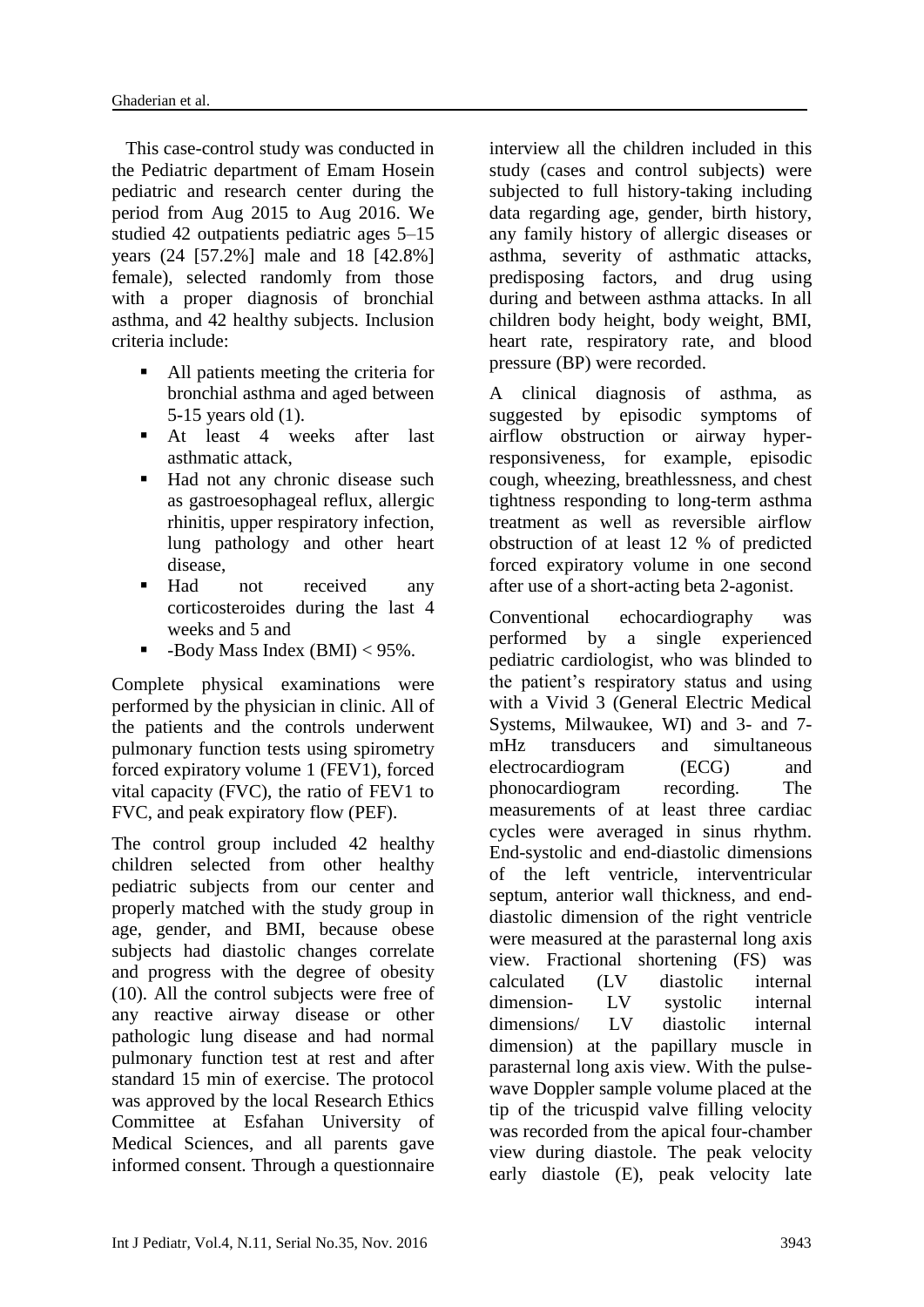diastole (A), and deceleration time (DT) of the early diastolic velocity were measured in apical four chamber view. The ratios of E to A were calculated for tricuspid valve. Using TDE peak systolic (S' ) and early and late diastolic velocities (E' and A' ) were measured from the apical fourchamber view with the pulsed-wave Doppler sample volume placed at the lateral tricuspid annulus and interventricular septum and the ratio of early to late diastolic annular velocities were calculated. Isovolumetric relaxation time (IVRT) from the end of the S-wave to the beginning of E-wave, isovolumic contraction time (IVCT), from the end of tricuspid flow to the beginning of pulmonary flow or from the beginning of the first positive deflection after the Qwave to the onset of the S-wave, and ejection time (ET) beginning to the end of the S-wave were measured and myocardial performance index (MPI), was calculated (IVRT+IVCT/ET). At least a mean of 3 clearest successive cycles was used for calculations.

# **2-1. Statistical Analysis**

Quantitative data are expressed as mean ± standard deviation [SD] and  $P<0.05$  was considered significant. Parametric variables were compared using the Student's t-test for normally distributed data and the Mann Whitney u test for not normally distributed data. Pearson's correlation analysis was used to estimate correlations between pulmonary function tests and echocardiographic parameters. The collected data were analyzed using SPSS version 18.0 software (SPSS, Chicago, IL, USA).

# **3- RESULTS**

 The present study enrolled 42 asthmatic children (24 boys and 18 girls) who had a diagnosis of bronchial asthma with a mean age of  $9.4 \pm 2.1$  years and matched with age and gender of healthy subjects. The characteristics of the patients, age and gender matched of healthy subjects are shown in **Table.1**. Echocardiographic findings are listed in **Table.2**. In patients and controls the mean height, weight, BMI, heart rate, systolic and diastolic blood pressure did not differ significantly (P>0.05). Among our patients the RV wall was significantly thicker than the healthy children  $(P=0.01)$ . Conventional finding in echocardiography such as E and A velocity, E/A ratio at tricuspid valve, RV diameter, EF and fractional shortening (FS) did not differ significant between patients and controls (P>0.05).

Tissue Doppler study for diastolic function showed that peak E' velocity and peak A' velocity were significantly differ than the controls  $(P<0.01)$ , and lower in these patients. The E<sup>'</sup>/A' ratio of the lateral tricuspid annulus and interventricular septum were significantly differ and higher among the cases than the controls, respectively (P<0.05). S' velocity at lateral tricuspid annulus and interventricular septum were significantly lower in patients than controls  $(P<0.05)$ . The mean MPI or Tie-index for the right ventricle showed higher values in patients compares to controls and differ significantly (P< 0.01), and this showed that sum of IVCT and IVRT was greater in patients than the controls. There was no significant differ between DT in patients and cases  $(P=0.12)$ . The spirometry values are shown in **Table.3**.

Pulmonary function tests were done for patient and control groups and PEF, FEV1, FVC, FEV1/FVC correlated with cardiac parameters. There were no differences between the asthmatic and control group. In correlation analysis, FEV1 was correlated with IVRT (P= 0.01 and  $r=0.365$ ) and ET-MV (P = 0.01 and r=0.345) positively. PEF was negatively correlated with RVWI ( $P = 0.01$  and  $r= -0.315$  and LVWI (P = 0.01 and  $r=$ -0.265), negatively.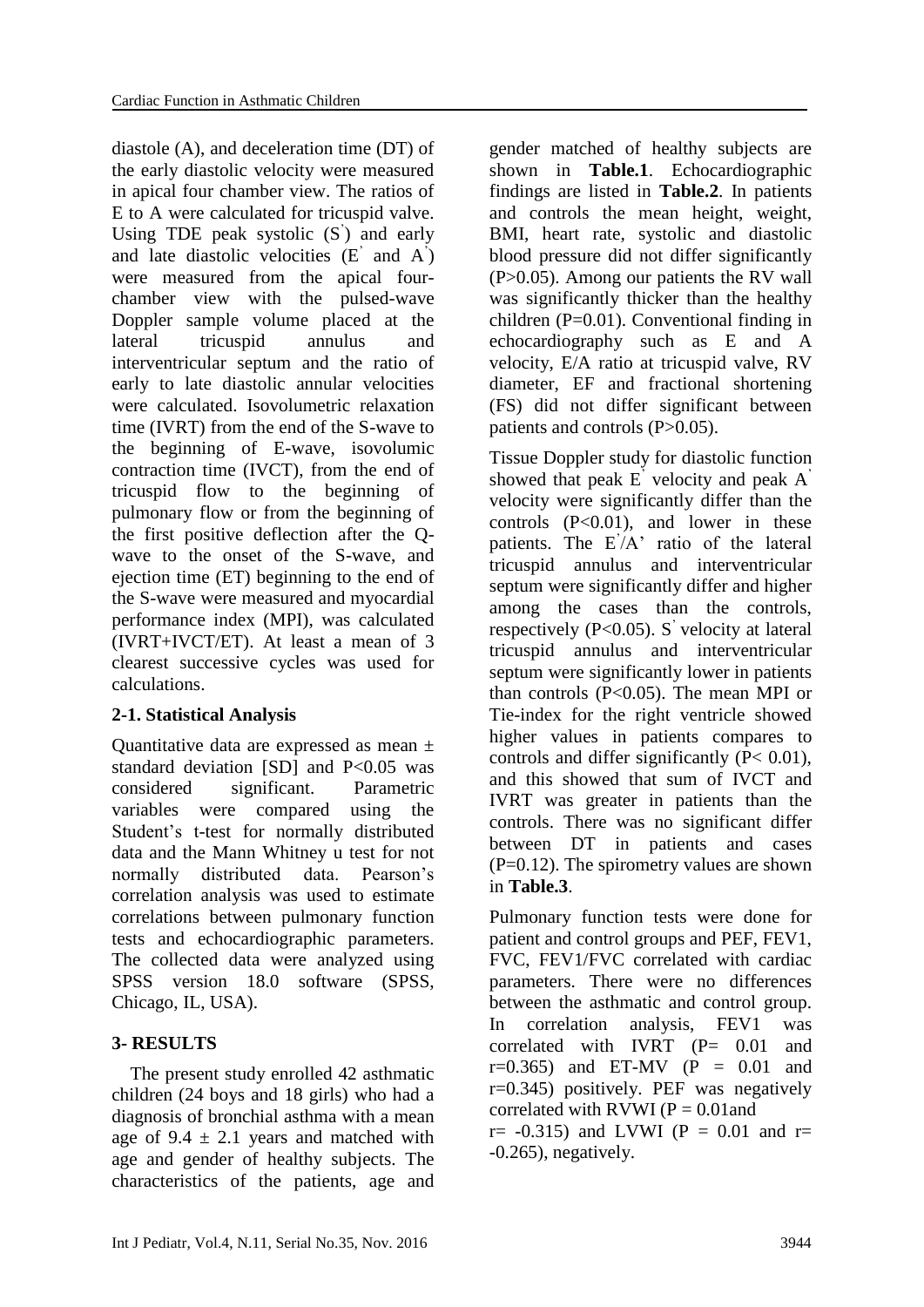| Variables                     | Cases $(42)$      | Controls $(42)$   | P-value |
|-------------------------------|-------------------|-------------------|---------|
| Age (years)                   | $9.4 \pm 2.1$     | $9.7 \pm 2.1$     |         |
| Gender                        |                   |                   |         |
| Male                          | 24                | 26                |         |
| Female                        | 18                | 16                |         |
| Height (cm)                   | $130 \pm 12.4$    | $132+13.2$        | 0.43    |
| Body weight (kg)              | $29 \pm 8.6$      | $30+7.9$          | 0.54    |
| Body Mass Index BMI $(Kg/M2)$ | $20.18 \pm 1.87$  | $20.32 \pm 2.07$  | 0.67    |
| Heart rate (beat/min)         | $85.48 \pm 11.23$ | $84.40 \pm 9.82$  | 0.91    |
| Respiratory rate (breath/min) | $19.2 \pm 2.7$    | $18.7 \pm 2.5$    | 0.85    |
| <b>Blood Pressure (mmHg)</b>  |                   |                   |         |
| Systolic                      | $107.44 \pm 7.82$ | $109.54 \pm 8.22$ | 0.42    |
| <b>Diastolic</b>              | $61.15 \pm 6.67$  | $63.24 \pm 7.24$  | 0.38    |
|                               |                   |                   |         |

**Table 1** Comparison (mean  $\pm$  SD) of clinical characteristics

SD: Standard deviation.

| <b>rapic 2.</b> Echocardiographic rinding (mean $\pm$ SD) |                  |                  |         |  |  |
|-----------------------------------------------------------|------------------|------------------|---------|--|--|
| Parameters                                                | Cases            | Controls         | P-value |  |  |
| <b>Conventional Echo</b>                                  |                  |                  |         |  |  |
| Tricuspid                                                 |                  |                  |         |  |  |
| $E$ velocity (cm/s)                                       | $106.5 \pm 22.5$ | $101.1 \pm 22.1$ | 0.67    |  |  |
| A velocity (cm/s)                                         | $62.7 \pm 26.2$  | $63.2 \pm 25.7$  | 0.88    |  |  |
| $E/A$ ratio                                               | $1.7 \pm 0.4$    | $1.6 \pm 0.5$    | 0.15    |  |  |
| Free RV wall thickness (mm)                               | $4.7 \pm 1.6$    | $3.6 \pm 1.4$    | 0.01    |  |  |
| RV diameter (mm)                                          | $17.4 \pm 9.4$   | $17.2 + 9.1$     | 0.25    |  |  |
| TDE of RV at tricuspid                                    |                  |                  |         |  |  |
| Lateral wall                                              |                  |                  |         |  |  |
| $E'$ velocity (cm/s)                                      | $12.2 \pm 1.7$   | $15.7 \pm 2.1$   | 0.01    |  |  |
| $\overrightarrow{A}$ velocity (cm/s)                      | $6.1 \pm 0.7$    | $10.4 \pm 0.8$   | 0.01    |  |  |
| $E'A'$ ratio                                              | $2.0 \pm 0.48$   | $1.50 \pm 0.39$  | 0.01    |  |  |
| $S^{\prime}$                                              | $9.2 \pm 1.2$    | $11.2 \pm 1.4$   | 0.01    |  |  |
| Septal wall                                               |                  |                  |         |  |  |
| E' velocity (cm/s)                                        | $12.8 \pm 1.7$   | $15.3 \pm 1.9$   | 0.01    |  |  |
| $A'$ velocity (cm/s)                                      | $6.2 \pm 0.6$    | $10.6 + 0.7$     | 0.01    |  |  |
| $E'A'$ ratio                                              | $2.06 \pm 0.37$  | $1.43 \pm 0.31$  | 0.01    |  |  |
| $S^{'}$                                                   | $9.3 \pm 1.3$    | $11.4 \pm 1.7$   | 0.01    |  |  |
| $DT$ (ms)                                                 | $135.6 \pm 34.0$ | $128.4 \pm 24.0$ | 0.12    |  |  |
|                                                           |                  |                  |         |  |  |
| Tie-index [MPI (%)]                                       | $54.2\% \pm 7.3$ | $45\% \pm 6.2$   | 0.01    |  |  |
| <b>IVRT</b>                                               | $69.7 \pm 9.2$   | $54.1 \pm 7.7$   | 0.01    |  |  |
| <b>IVCT</b>                                               | $68.5 \pm 9.8$   | $51.4 + 9.1$     | 0.01    |  |  |
| $LV-EF$ (%)                                               | $68.5 \pm 9.3$   | $69.2 \pm 8.9$   | 0.35    |  |  |
| LV-FS $(\%)$                                              | $38.9 \pm 4.2$   | $40.1 \pm 3.2$   | 0.42    |  |  |

**Table-2:** Echocardiographic finding (Mean + SD)

A: peak velocity during late diastole; E: peak velocity during early diastole; A': Annular peak velocity during late diastole; E': Annular peak velocity during early diastole; S': Annular peak velocity during systole; DT: deceleration time; MS: millisecond; MPI: Myocardial performance index; IVRT: isovolumetric relaxation time; IVCT: isovolumetric contraction time; LVEF: left ventricular ejection fraction; LV-FS: left ventricular fractional shortening.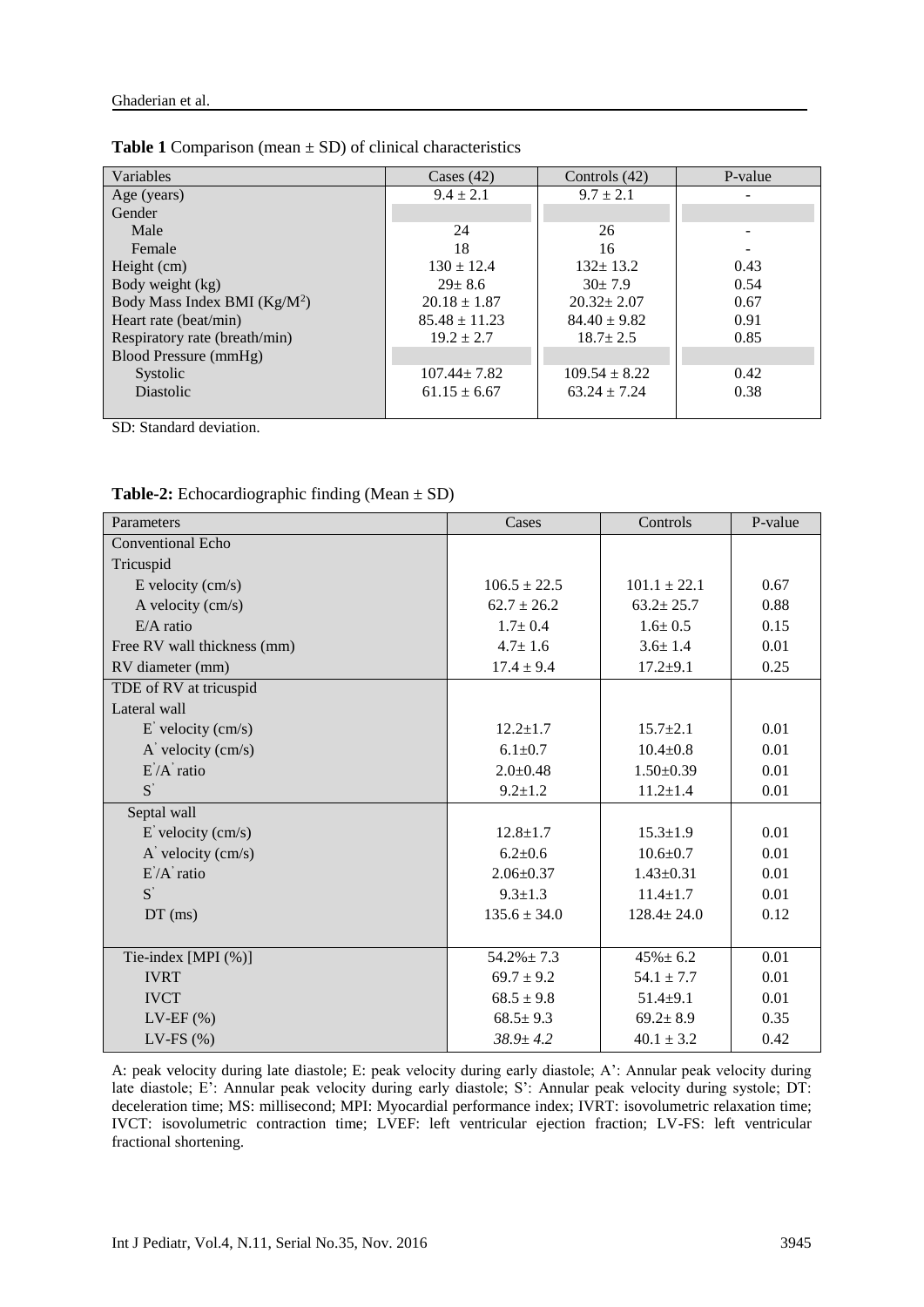| <b>Parameters</b> | Cases           | Controls        | P-value |
|-------------------|-----------------|-----------------|---------|
| <b>PEF</b>        | $82.05 \pm 8.7$ | $90.8 \pm 9.1$  | 0.25    |
| FEV1              | $78.8 \pm 10.2$ | $88.2 \pm 9.6$  | 0.003   |
| <b>FVC</b>        | $90.1 + 7.5$    | $93.2 + 8.4$    | 0.22    |
| FEV1/FVC          | $80.2 \pm 9.7$  | $89.4 \pm 10.5$ | 0.022   |

**Table-3:** Spirometry findings (Mean  $\pm$  SD)

SD: Standard deviation.

### **4- DISCUSSION**

 In current study we aimed to assess RV function in controlled asthmatic by conventional and TDE exam. Chronic hypoxemia and sustained inflammation, could be leads to pulmonary vasoconstriction and consequently, pulmonary hypertension may develop in asthmatic patients, which could then lead to right ventricular hypertrophy and enlargement (4, 11). In patients with moderate to severe asthma echocardiographic studies showed evidence of RV and LV diastolic dysfunction (12, 13).

Researchers showed that in asthmatic patients RV diastolic dysfunction to be the earliest cardiac hemodynamic change and this change is proposed to depend on pulmonary resistance and RV hypertrophy. We guess that TDE could be used for investigate of negative impact of asthma on right ventricle function in early life before other gross sings. Our patients were 5-15 years old, because of their best cooperation among pediatric field and had the highest rate of asthma in all age group (14). Studies showed that the RV wall was thicker among the asthmatic patients and other RV echocardiographic dimensions did not differ significantly from those of the control subjects (15, 16). Improvement in RV diastolic functions were observed in asthmatic patients after treatment and decrease in pulmonary hypertension and RV afterload. Our results confirms these results and in current study similar to their studies except RV wall thickness other parameters in conventional

echocardiographic of asthmatic patients such as EF, FS, E and A velocities were similar to controls. These studies support that despite development of RV hypertrophy in asthmatic children, conventional echocardiography is not sufficient to assess RV functions in asthmatic patients. This insufficiency may result from the complex geometry of RV, its retrosternal location hyperinflation of the lungs in patients with asthmatic patients. Even when image quality is suboptimal TDE allows assessment of ventricular systole and diastole function and regional myocardial velocities (17).

Therefore, TDE for detecting subclinical RV abnormalities may be more sensitive.

Tayyareci et al. showed that the parameters of TDE-determined RV dysfunction, were complementary conventional echocardiography and had correlated with pulmonary hypertension and respiratory function tests in asthmatic patients (18). They showed that TDE to be useful for RV functions assessment in subclinical pulmonary hypertension. E', A' and S' were significantly lower in Shedeed study and E' /A' ratio, IVRT and IVCT were significantly greater than normal subjects in their study by using TDE (15). They showed that TDE parameters can determine RV dysfunction at early stages in asthmatic patients. In our study similarly,  $E^{\prime}$ ,  $A^{\prime}$ ,  $E^{\prime}/A^{\prime}$ , and IVRT of lateral tricuspid annulus and interventricular septum was significantly different between patients and controls and showed that asthmatic children had an decreased relaxation pattern of the RV and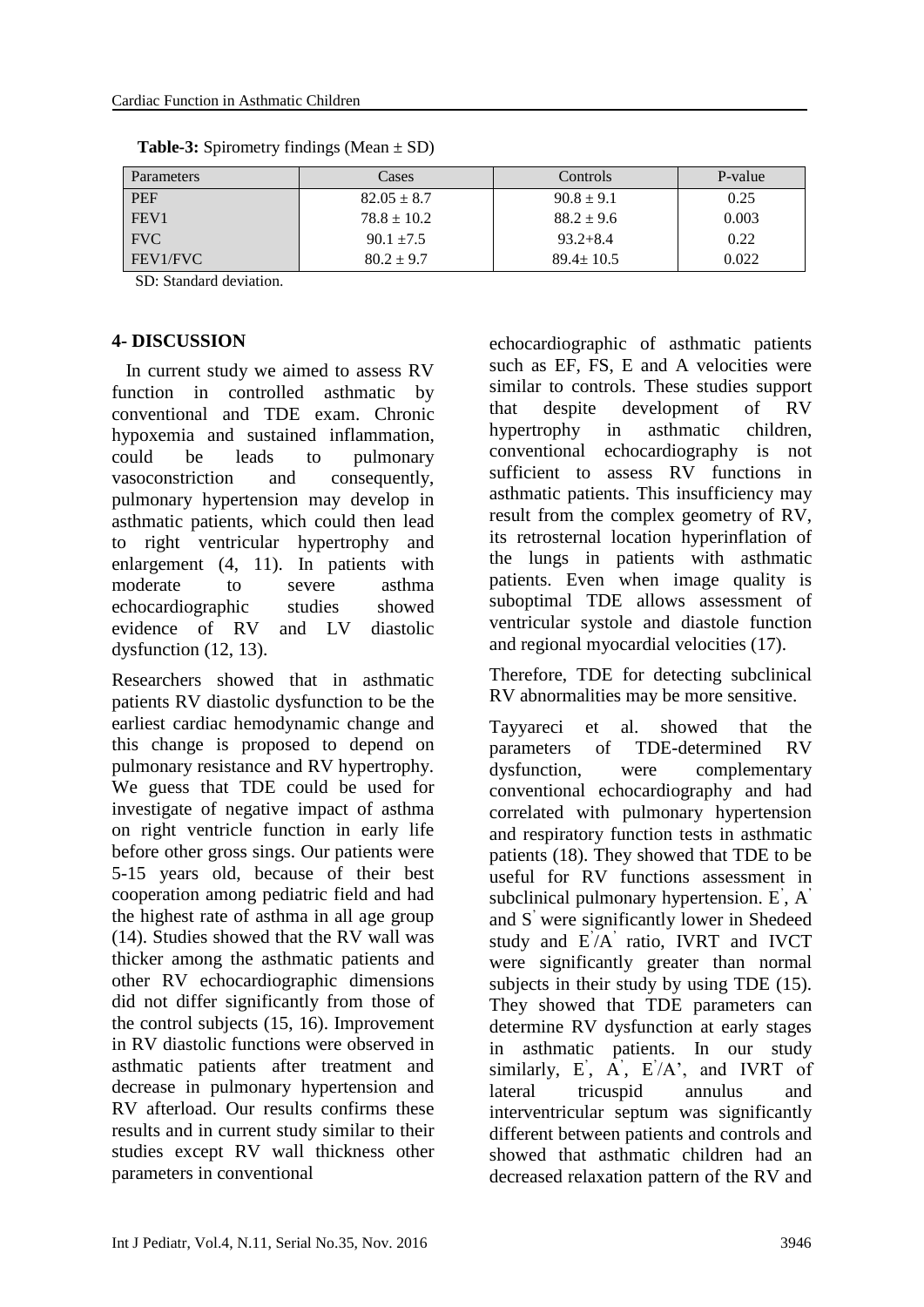a consequently impaired RV diastolic function. Also, in our study the patients had significantly lower systolic velocities in the RV at septal and interventricular septum S' than the controls that similar to Soad study (19). Myocardial performance index (MPI) is a useful and simple clinical index that is reported to be independent of heart rate and ventricular geometry for evaluation of global ventricular function. For this reason, MPI is used to evaluate the cardiac effects of multiple systemic disease (7, 20).

In asthmatic patients, longer IVRT and MPI of the right ventricle, as well as subclinical RV dysfunction, were shown using TDE in early life and were greater than normal subjects (21). In our study IVRT and MPI were greater than normal subjects and these finding suggest ventricular dysfunction in these patients and therefore, subclinical RV diastolic dysfunction was shown using diastolic myocardial velocities and MPI in these children. This means that asthmatic patients have right ventricular dysfunction even had conventional normal parameters echocardiography.

### **4-1. Limitations of the study**

Our most study limitation was the small number of patients and larger group of patient for other studies is suggested.

### **5- CONCLUSION**

 This study showed that assessment of ventricular functions using TDE study demonstrated subclinical right ventricular dysfunction although the conventional echocardiographic findings of asthmatic children were normal. These findings signify the diagnostic value of TDE in the early evaluation, detection and monitoring of asthmatic patients.

# **6- CONFLICT OF INTEREST**

The authors had not any financial or personal relationships with other people or organizations during the study. So there was no conflict of interests in this article.

## **7- REFERENCES**

1. Global Strategy for Asthma Management and Prevention, Global Initiative for Asthma (GINA) (2015). Available at: http://ginasthma.org/.

2. Wang X, Liu C, Wu L, Zhu S. Potent ameliorating effect of Hypoxia-inducible factor 1α (HIF-1α) antagonist YC-1 on combined allergic rhinitis and asthma syndrome (CARAS) in Rats. Eur J Pharmacol 2016; 788:343-50. doi: 10.1016/j.ejphar.2016.07.040. Epub 2016 Aug 4.

3. Heffler E, Berry M, Pavord ID. Tumor necrosis factor-alpha: a promising therapeutic target for asthma? BioDrugs 2007; 21(6): 345- 9.

4. Healy F, Hanna BD, Zinman R. Clinical practice. The impact of lung disease on the heart and cardiac disease on the lungs. Eur J Pediatr 2010; 169(1):1-6. doi: 10.1007/s00431-009-1027-8. Epub 2009 Jul 29.

5. Hemnes AR, Champion HC. Right heart function and haemodynamics in pulmonary hypertension. Int J Clin Pract Suppl 2008; 160:11-9. doi: 10.1111/j.1742- 1241.2008.01812.x.

6. Rajapreyar P, Lorenzana A, Prabhu A, Szpunar S, Anne P. Tissue Doppler Imaging and Focal, Late-Onset Anthracycline-Induced Cardiovascular Disease in Long Term Survivors of Childhood Cancer: A Research Article. J Clin Diagn Res 2016; 10(8): SC01-4. doi: 0.7860/JCDR/2016/19652.8249. Epub 2016 Aug 1.

7. Ghaderian M, Keikhaei B, Heidari M, Salehi Z, Azizi Malamiri R. Tissue Doppler Echocardiographic Findings of Left Ventricle in Children with Sickle-Cell Anemia. J Teh Univ Heart Ctr 2012; 7(3):106-110.

8. de Knegt MC, Biering-Sørensen T, Søgaard P, Sivertsen J, Jensen JS, Møgelvang R. Total average diastolic longitudinal displacement by colour tissue doppler imaging as an assessment of diastolic function.